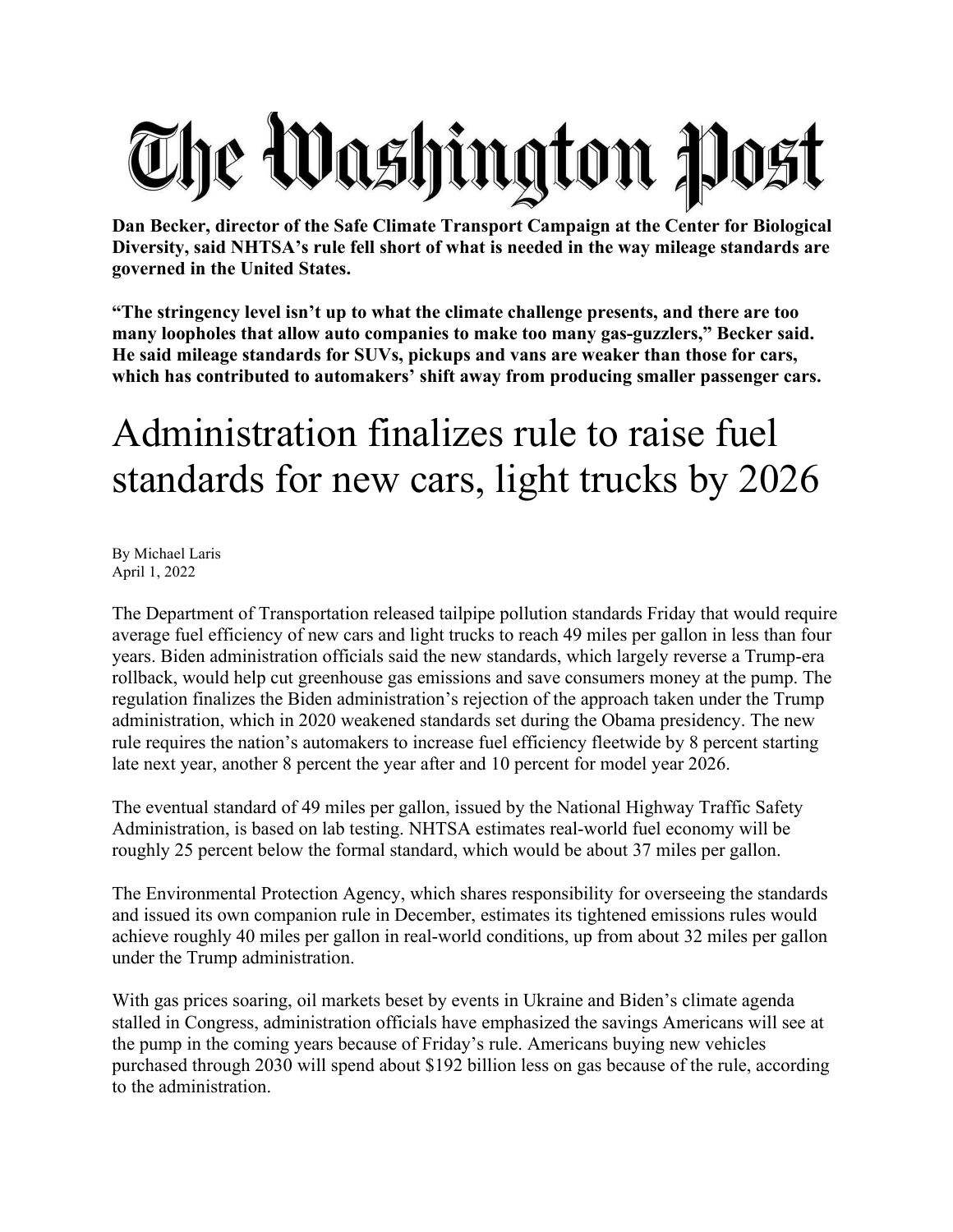Mileage standards are an important tool for cutting greenhouse gases, with the transportation sector the biggest source of such emissions in the United States. On Friday, Transportation Secretary Pete Buttigieg called the rule "a big step, and just one part" of a broader strategy to address climate change by shifting toward cleaner energy and electric vehicles.

Whether the United States can dramatically reduce its on-road emissions will depend, in large part, on how widely electric vehicles are adopted.

Buttigieg on Friday called on Congress to pass a stalled measure that would provide tax credits to buyers of electric vehicles. That would drop the price of an electric pickup "from about 40,000 bucks down into the 20s. We could do that through policy that is available right now," he said.

Some environmental advocates said the administration needed to go further to meet its climate goals, but oil-producing states, led by Texas, are seeking to overturn the EPA's December rule.

The NHTSA rule was accompanied by voluminous backup documentation, including costbenefit and environmental-impact analyses that show the complexities of reducing emissions from gas-powered vehicles even as the auto industry pledges to sharply increase its sales of electric vehicles.

The 49-mile-per-gallon average required under NHTSA's rule is slightly higher than what the agency proposed in August. It is largely in line with the EPA's December rule, although they are not identical.

EPA estimates for real-world results from emissions standards take into account colder temperatures, faster driving and the use of air conditioning, which decrease mileage efficiency compared with what NHTSA officials calculate based on lab results.

**Dan Becker, director of the Safe Climate Transport Campaign at the Center for Biological Diversity, said NHTSA's rule fell short of what is needed in the way mileage standards are governed in the United States.**

**"The stringency level isn't up to what the climate challenge presents, and there are too many loopholes that allow auto companies to make too many gas-guzzlers," Becker said. He said mileage standards for SUVs, pickups and vans are weaker than those for cars, which has contributed to automakers' shift away from producing smaller passenger cars.**

According to NHTSA calculations, the required average for passenger cars would reach about 59 miles per gallon in 2026. The agency says passenger cars generally include two-wheel drive crossovers and SUVs, station wagons and sedans. For light trucks — which include bigger and heavier SUVs, pickup trucks, vans, minivans and four-wheel drives — the required average fuel economy that year is just over 42 miles per gallon. As with the fleetwide average, those would be lower in real-world conditions.